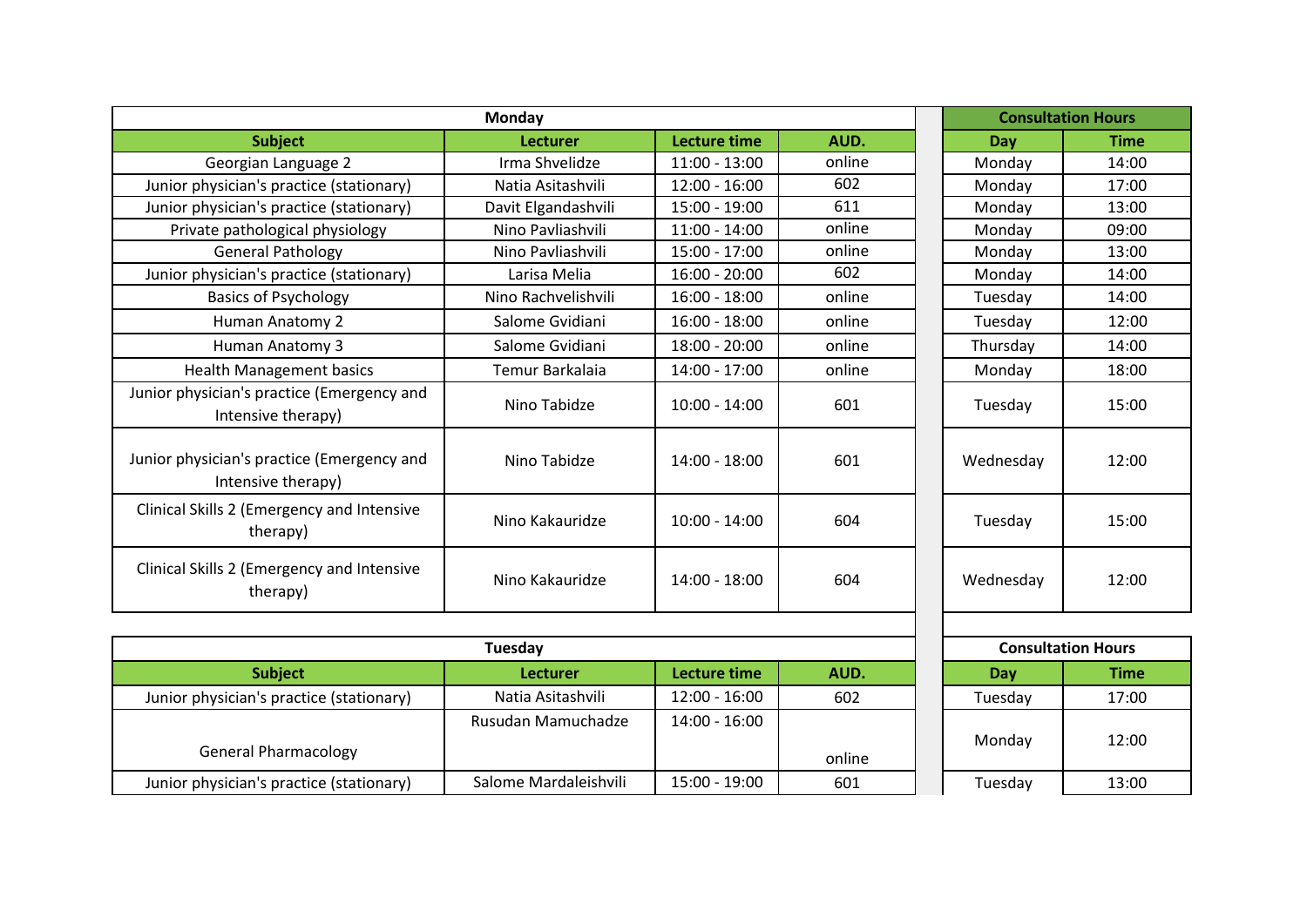|                                                                  | Rusudan Mamuchadze  | $16:00 - 18:00$     |        | Wednesday                 | 14:00       |
|------------------------------------------------------------------|---------------------|---------------------|--------|---------------------------|-------------|
| Private pharmacology                                             |                     |                     | online |                           |             |
|                                                                  | Mariam Kaytaria     | $16:00 - 18:00$     |        |                           | 14:00       |
| private human physiology                                         |                     |                     | online | Monday                    |             |
| Junior physician's practice (stationary)                         | Davit Elgandashvili | 15:00 - 19:00       | 603    | Tuesday                   | 13:00       |
| <b>Health Management basics</b>                                  | Temur Barkalaia     | 14:00 - 17:00       | online | Tuesday                   | 18:00       |
| Clinical Skills 2 (Emergency and Intensive<br>therapy)           | Tamar Kopadze       | $09:00 - 13:00$     | 604    | Wednesday                 | 14:00       |
| Clinical Skills 2 (Emergency and Intensive<br>therapy)           | Tamar Kopadze       | $13:00 - 17:00$     | 604    | Wednesday                 | 11:00       |
|                                                                  |                     |                     |        |                           |             |
|                                                                  | Wednesday           |                     |        | <b>Consultation Hours</b> |             |
| <b>Subject</b>                                                   | <b>Lecturer</b>     | <b>Lecture time</b> | AUD.   | <b>Day</b>                | <b>Time</b> |
| General Microbiology, Virology, Immunology                       | la Kusradze         | $11:00 - 12:00$     | online | Wednesday                 | 13:00       |
| Junior physician's practice (stationary)                         | Natia Asitashvili   | $12:00 - 16:00$     | 601    | Wednesday                 | 17:00       |
| Private Phatology                                                | Nino Pavliashvili   | $14:00 - 17:00$     | online | Thursday                  | 13:00       |
| Junior physician's practice (stationary)                         | Davit Elgandashvili | 15:00 - 19:00       | 603    | Wednesday                 | 13:00       |
| Junior physician's practice (stationary)                         | Larisa Melia        | $16:00 - 20:00$     | 601    | Wednesday                 | 14:00       |
| Topographical anatomy and operative surgery                      | Salome Gvidiani     | $18:00 - 20:00$     | online | Wednesday                 | 16:00       |
| <b>Health Management basics</b>                                  | Temur Barkalaia     | 14:00-17:00         | online | Wednesday                 | 18:00       |
| Junior physician's practice (Emergency and<br>Intensive therapy) | Eka Jabua           | $16:00 - 20:00$     | 604    | Wednesday                 | 14:00       |
| Intensive therapy)                                               | Ana Jabauri         | 14:00-18:00         | 606    | Wednesday                 | 12:00       |
| Clinical Skills 1 (stationary)                                   | Nunu Khorava        | $10:00 - 14:00$     | 602    | Tuesday                   | 15:00       |
| Clinical Skills 2 (Emergency and Intensive<br>therapy)           | Nunu Khorava        | 14:00-18:00         | 602    | Thursday                  | 12:00       |
|                                                                  | Thursday            |                     |        | <b>Consultation Hours</b> |             |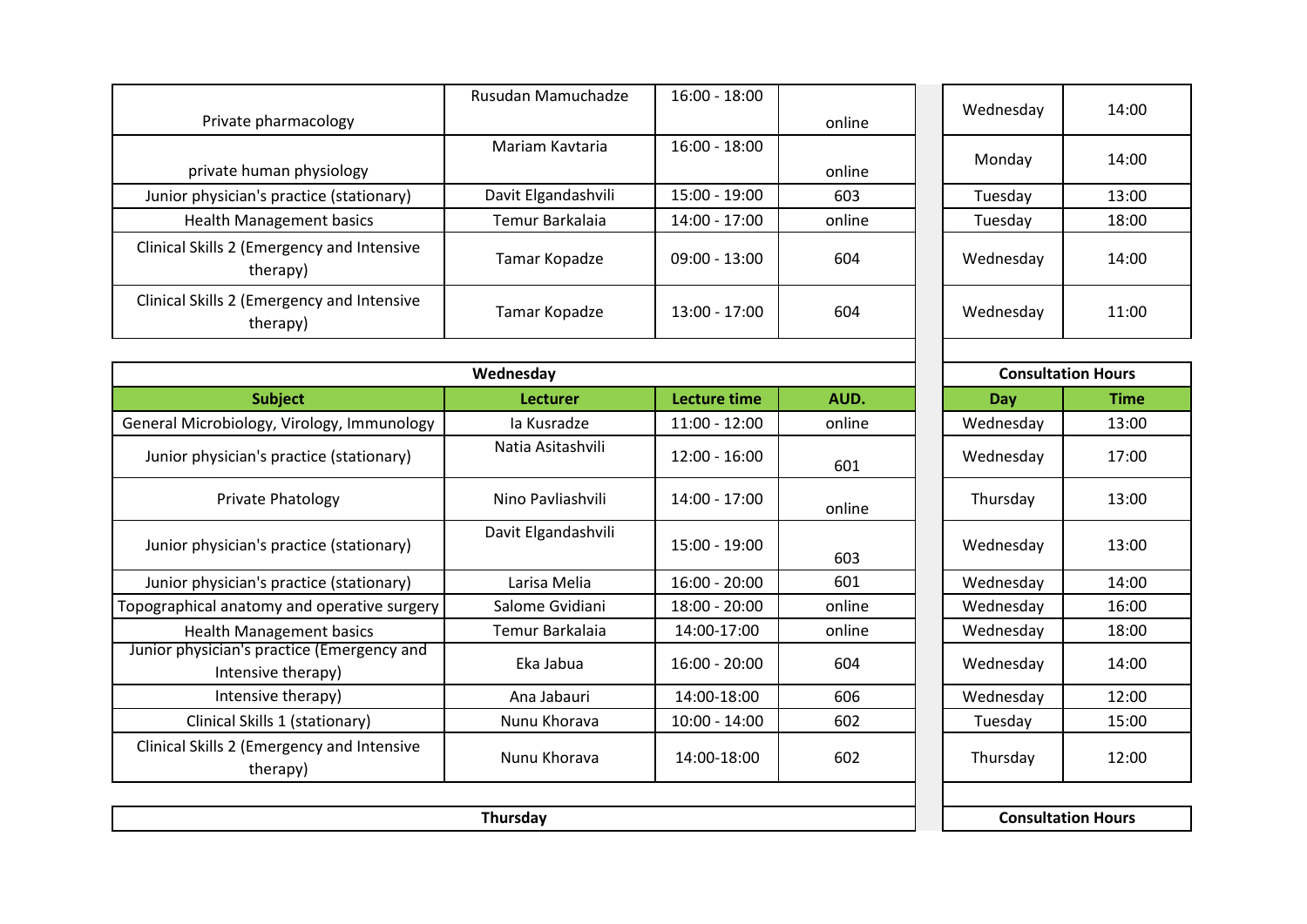| <b>Subject</b>                           | <b>Lecturer</b>  | <b>Lecture time</b> | AUD.   | Day      | <b>Time</b> |  |
|------------------------------------------|------------------|---------------------|--------|----------|-------------|--|
| Propedeutics of internal deseases 2      | Davit Malidze    | $10:00 - 14:00$     | 603    | Thursday | 15:00       |  |
| <b>History of Medicine</b>               | Tengiz Alpenidze | $13:00 - 15:00$     | online | Thursday | 16:00       |  |
| Junior physician's practice (stationary) | Ana Jabauri      | $15:00 - 19:00$     | 603    | Thursday | 13:00       |  |
| Junior physician's practice (stationary) | Larisa Melia     | $16:00 - 20:00$     | 601    | Thursday | 13:00       |  |
| Research skills 2                        | Maia Mantskava   | $16:00 - 18:00$     | online | Thursday | 12:00       |  |
| Research skills 2                        | Maia Mantskava   | $18:00 - 20:00$     | online | Thursday | 14:00       |  |
| <b>Health Management basics</b>          | Temur Barkalaia  | 14:00-17:00         | online | Thursday | 18:00       |  |

| Day      | <b>Time</b> |
|----------|-------------|
| Thursday | 15:00       |
| Thursday | 16:00       |
| Thursday | 13:00       |
| Thursday | 13:00       |
| Thursday | 12:00       |
| Thursday | 14:00       |
| Thursday | 18:00       |

Ξ Ξ 

|                                                                  | Friday               |                     |        |            | <b>Consultation Hours</b> |
|------------------------------------------------------------------|----------------------|---------------------|--------|------------|---------------------------|
| <b>Subject</b>                                                   | Lecturer             | <b>Lecture time</b> | AUD.   | Day        | <b>Time</b>               |
| General surgery                                                  | Giorgi Megrelishvili | $09:00 - 11:00$     | online | Friday     | 12:00                     |
| Junior physician's practice (stationary)                         | Davit Malidze        | $10:00 - 14:00$     | 602    | Friday     | 15:00                     |
| Research skills 2                                                | Giorgi Lomidze       | $10:00 - 12:00$     | online | Friday     | 15:00                     |
| Epidemiology, biomedical statistics                              | Giorgi Shengelidze   | $10:00 - 13:00$     | online | Monday     | 14:00                     |
| Epidemiology, biomedical statistics                              | Giorgi Shengelidze   | $13:00 - 16:00$     | online | Tuesday    | 11:00                     |
| Epidemiology, biomedical statistics                              | Giorgi Shengelidze   | $16:00 - 17:00$     | online | Wednesday  | 13:00                     |
| Private biochemistry                                             | Tatia Maghlaperidze  | $14:00 - 16:00$     | online | Thursday   | 12:00                     |
| <b>Preventive Medicine</b>                                       | Giorgi Gurgenidze    | $16:00 - 19:00$     | online | Friday     | 14:00                     |
| <b>Health Management basics</b>                                  | Temur Barkalaia      | 14:00-17:00         | online | Friday     | 18:00                     |
| Junior physician's practice (Emergency and<br>Intensive therapy) | Eka Jabua            | $16:00 - 20:00$     | 604    | Friday     | 14:00                     |
| Junior physician's practice (Emergency and<br>Intensive therapy) | Ana Jabauri          | 14:00-18:00         | 606    | Friday     | 12:00                     |
| Clinical Skills 2 (Emergency and Intensive<br>therapy)           | Erekle Tkabladze     | 10:00-14:00         | 603    | Friday     | 15:00                     |
|                                                                  |                      |                     |        |            |                           |
|                                                                  | Saturday             |                     |        |            | <b>Consultation Hours</b> |
| <b>Subject</b>                                                   | Lecturer             | Lecture time        | AUD.   | <b>Day</b> | <b>Time</b>               |